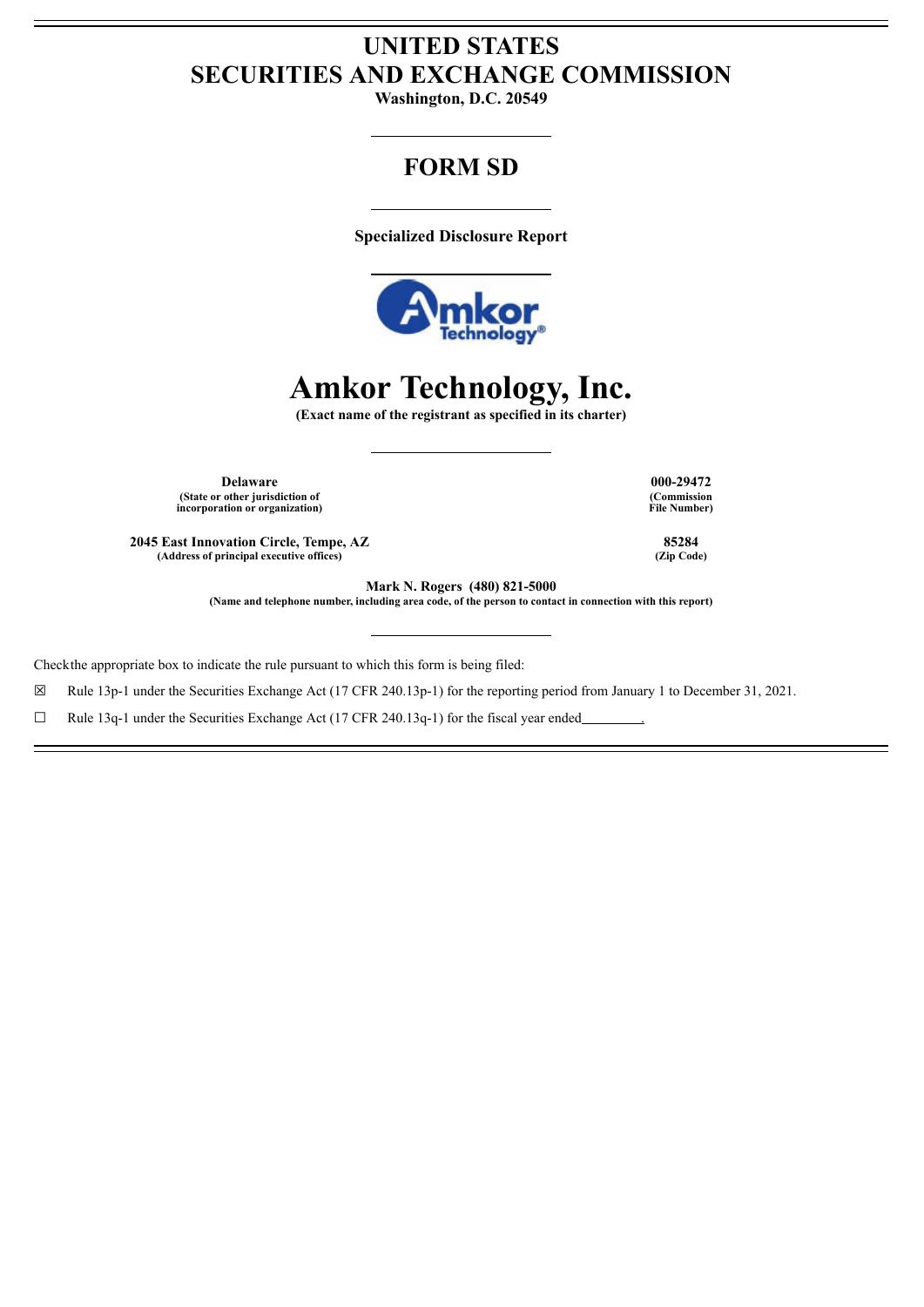#### **Section 1 - Conflict Minerals Disclosure**

#### **Item 1.01 Conflict Minerals Disclosure and Report**

#### **Conflict Minerals Disclosure**

This Specialized Disclosure Report on Securities and Exchange Commission ("SEC") Form SD (this "Form SD") is filed pursuant to Section 13(p) of the Securities Exchange Act of 1934, as amended (the "Exchange Act"), and Rule 13p-1 thereunder, which implements Section 1502 of the Dodd-Frank Wall Street Reform and Consumer Protection Act (Section 13(p) of the Exchange Act, Rule 13p-1 thereunder, and Section 1502 of the Dodd-Frank Wall Street Reform and Consumer Protection Act collectively, the "Conflict Minerals Regulations"). Pursuant to the Conflict Minerals Regulations, Amkor Technology, Inc. (the "Company") conducted a good faith Reasonable Country of Origin Inquiry in 2021 (the "RCOI") on the sources of its Conflict Minerals (as defined in the Conflict Minerals Regulations) to determine whether the Conflict Minerals used when performing the Company's semiconductor packaging services originated from the Democratic Republic of the Congo or an adjoining country (the "Covered Countries") or are from recycled or scrap sources.

The Company conducted the RCOI with its direct suppliers using the Conflict Minerals Reporting Template ("CMRT"), a supply chain survey tool provided by the Responsible Minerals Initiative ("RMI"), an industry group that works to address Conflict Minerals issues within supply chains. The CMRT requests direct suppliers to identify the smelters, refiners, and countries of origin of the Conflict Minerals in their products. The Company relied primarily on responses received from its direct suppliers and information provided by the RMI to identify sources of the Conflict Minerals used by the Company.

Based on the responses to the Company's RCOI, the Company knows or has reason to believe that a portion of the Conflict Minerals used by the Company originated or may have originated from the Covered Countries or may not be solely from recycled or scrap sources.

In accordance with the Conflict Minerals Regulations, the Company's Conflict Minerals Report for the year ended December 31, 2021 (the "CMR") is attached to this Form SD as Exhibit 1.01 and is incorporated into this Form SD by reference. Both reports are available on our website under the heading "Financial Information > SEC Filings" at https://ir.amkor.com. This Form SD and Exhibit 1.01 contain references to the Company's website. The information on the Company's website is not incorporated by reference into this Form SD or the CMR, nor are they deemed "filed" with the SEC pursuant to the Exchange Act or the Securities Act of 1933, as amended.

#### **Item 1.02 Exhibit**

Information concerning Conflict Minerals required by the Conflict Minerals Regulations is included in Exhibit 1.01 to this Form SD.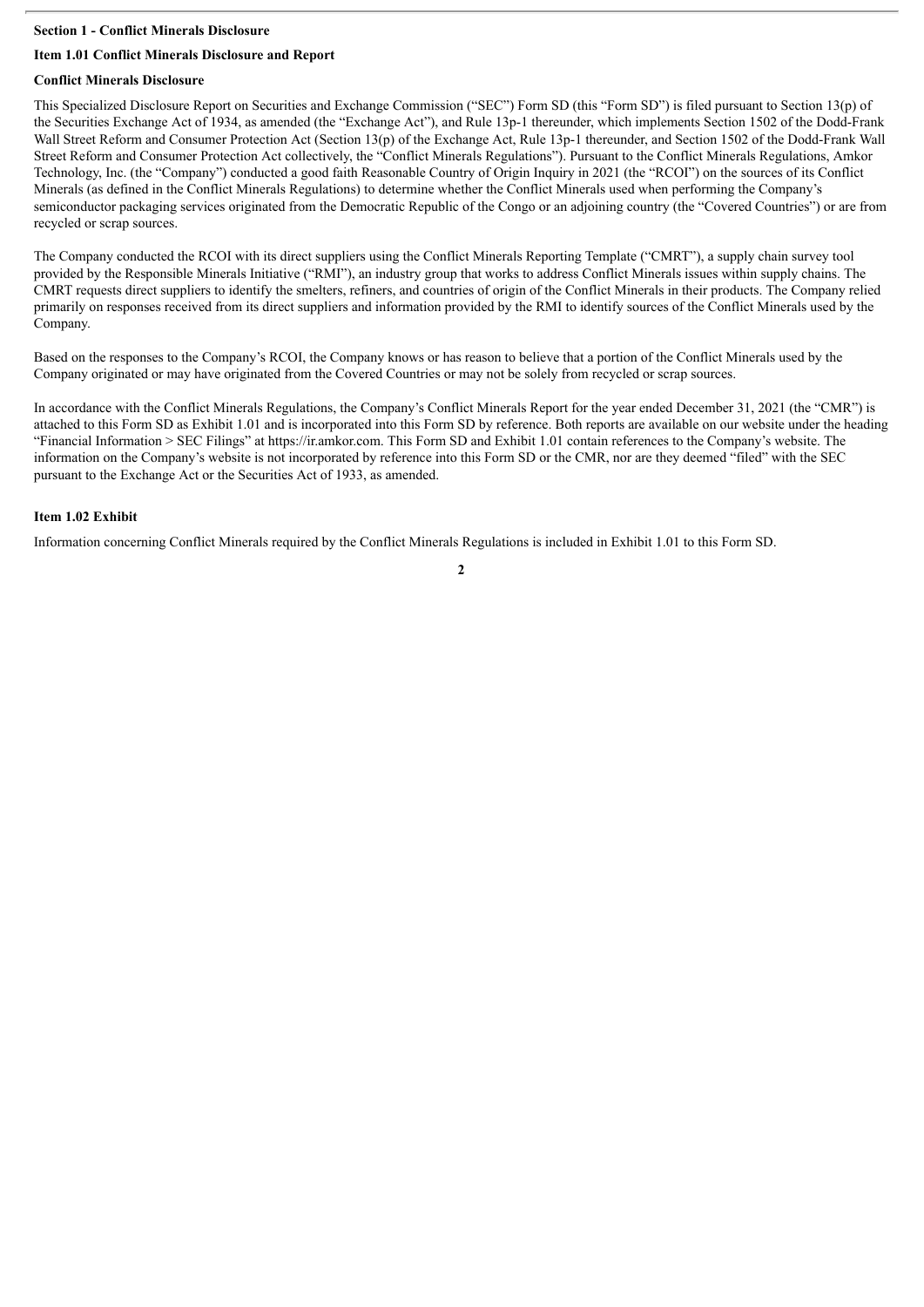#### **Section 2 - Resource Extraction Issuer Disclosure**

**Item 2.01 Resource Extraction Issuer Disclosure and Report**

Not applicable.

**Section 3 - Exhibits**

**Item 3.01 Exhibits**

Exhibit 1.01 - Conflict Minerals Report for the reporting period January 1, 2021 to [December](#page-4-0) 31, 2021, as required by Items 1.01 and 1.02 of this Form.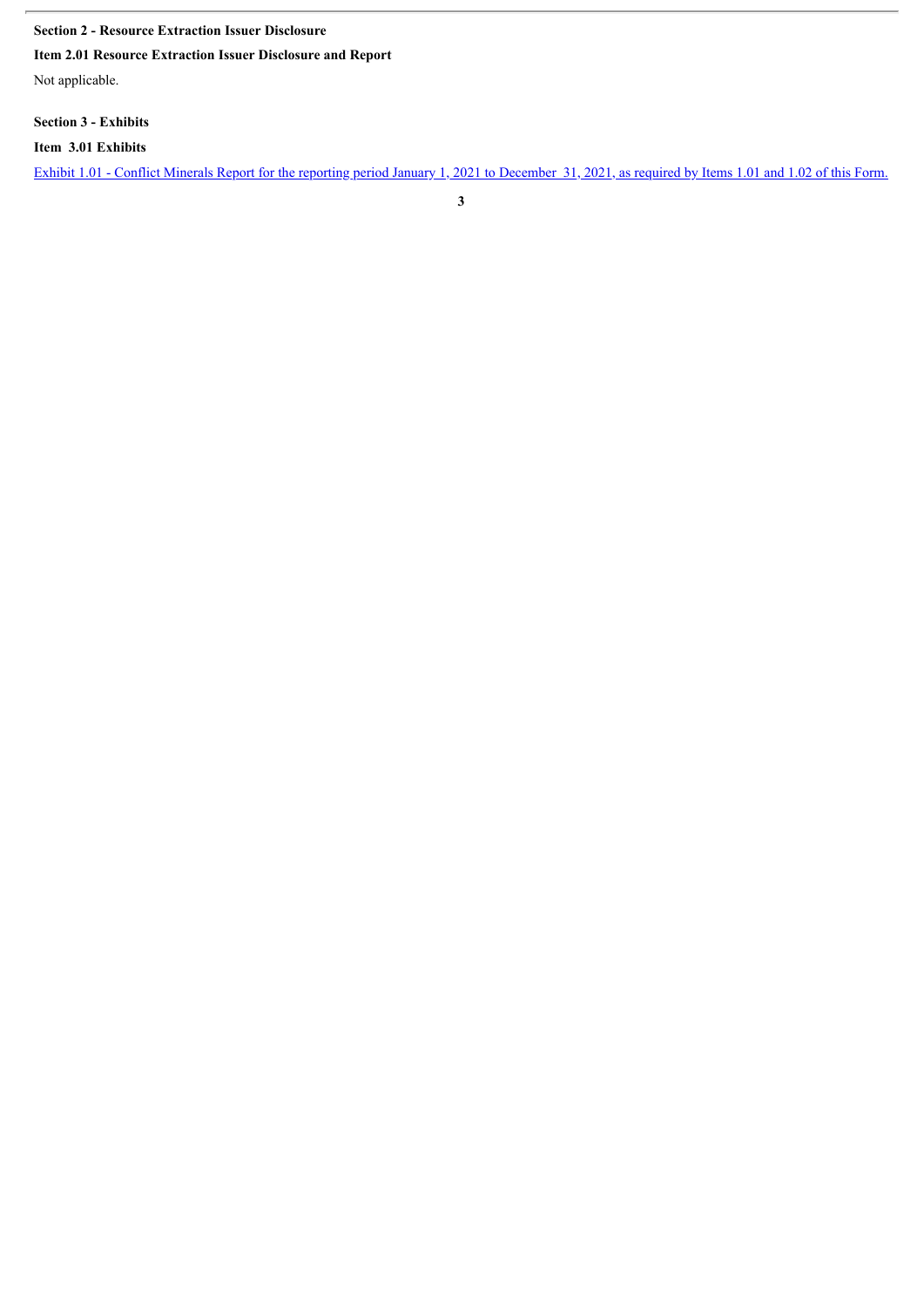#### **SIGNATURES**

Pursuant to the requirements of the Securities Exchange Act of 1934, the registrant has duly caused this report to be signed on its behalf by the duly authorized undersigned.

Amkor Technology, Inc. (Registrant)

/s/ Mark N. Rogers May 20, 2022

Mark N. Rogers, Executive Vice President, General Counsel, and Corporate Secretary

Date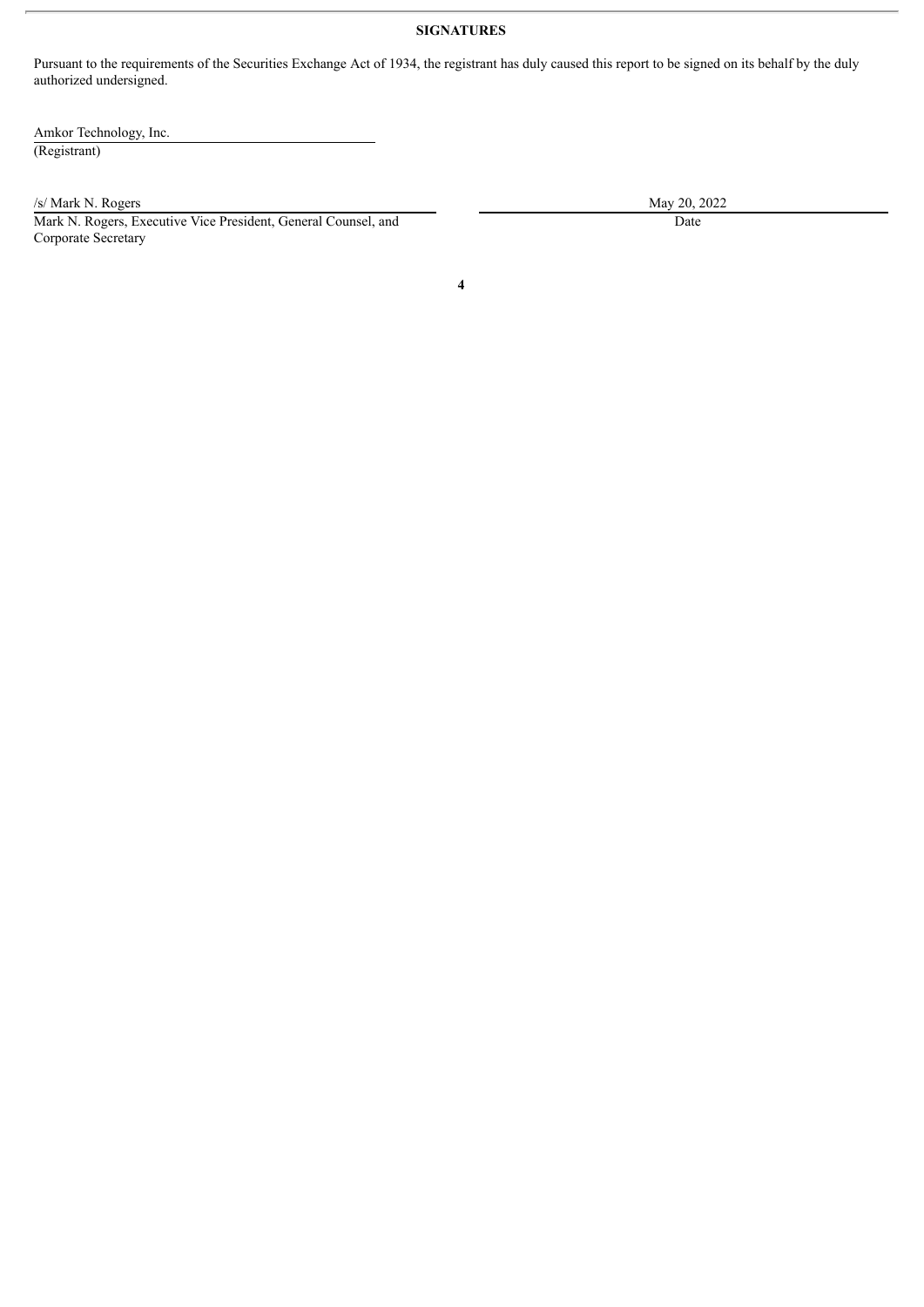

#### **Conflict Minerals Report of Amkor Technology, Inc.**

<span id="page-4-0"></span>This Conflict Minerals Report for the year ended December 31, 2021 (this "Report") of Amkor Technology, Inc. (the "Company," "Amkor," "we," or "us") contains forward-looking statements within the meaning of the federal securities laws. You are cautioned not to place undue reliance on forwardlooking statements, which are often characterized by terminology such as "may," "will," "should," "expects," "plans," "anticipates," "believes," "estimates," "predicts," "potential," "continue," or "intend," by the negative of these terms or other comparable terminology, or by discussions of strategy, plans, or intentions. These forward-looking statements include risks, uncertainties, assumptions, and other factors, including, among other things, our customers' requirements to use certain suppliers, our suppliers' responsiveness and cooperation with our due diligence efforts, our ability to implement improvements in our Conflict Minerals (as defined below) program, changes to the sourcing status of smelters and refiners in our supply chain, and our ability to identify and mitigate related risks in our supply chain, that could affect future results or cause actual results and events to differ materially from historical and expected results and those expressed or implied in the forward-looking statements. Other important risk factors that could affect the outcome of the events set forth in these statements and that could affect our operating results and financial condition are discussed in the Company's Annual Report on Form 10-K for the year ended December 31, 2021 (the "Form 10-K") and in the Company's subsequent reports filed with or furnished to the Securities and Exchange Commission ("SEC") prior to or after the date hereof. You should carefully consider the trends, risks, and uncertainties described in this Report, the Form 10-K, and other reports filed with or furnished to the SEC before making any investment decision with respect to our securities. If any of the trends, risks, or uncertainties described in this Report or elsewhere in our SEC reports actually occurs or continues, our business, financial condition, or operating results could be materially adversely affected, the trading prices of our securities could decline, and you could lose part or all of your investment. All forward-looking statements in this Report are made based on our current expectations. forecasts, estimates, and assumptions. Amkor undertakes no obligation to review or undate any forward-looking statements to reflect events or circumstances occurring after the date of this Report except as may be required by law. All forward-looking statements attributable to us or persons *acting on our behalf are expressly qualified in their entirety by this cautionary statement.*

This Report was prepared in accordance with Section 13(p) of the Securities Exchange Act of 1934, as amended (the "Exchange Act"), and Rule 13p-1 thereunder, which implements Section 1502 of the Dodd-Frank Wall Street Reform and Consumer Protection Act (Section 13(p) of the Exchange Act, Rule 13p-1 thereunder, and Section 1502 of the Dodd-Frank Wall Street Reform and Consumer Protection Act collectively, the "Conflict Minerals Regulations").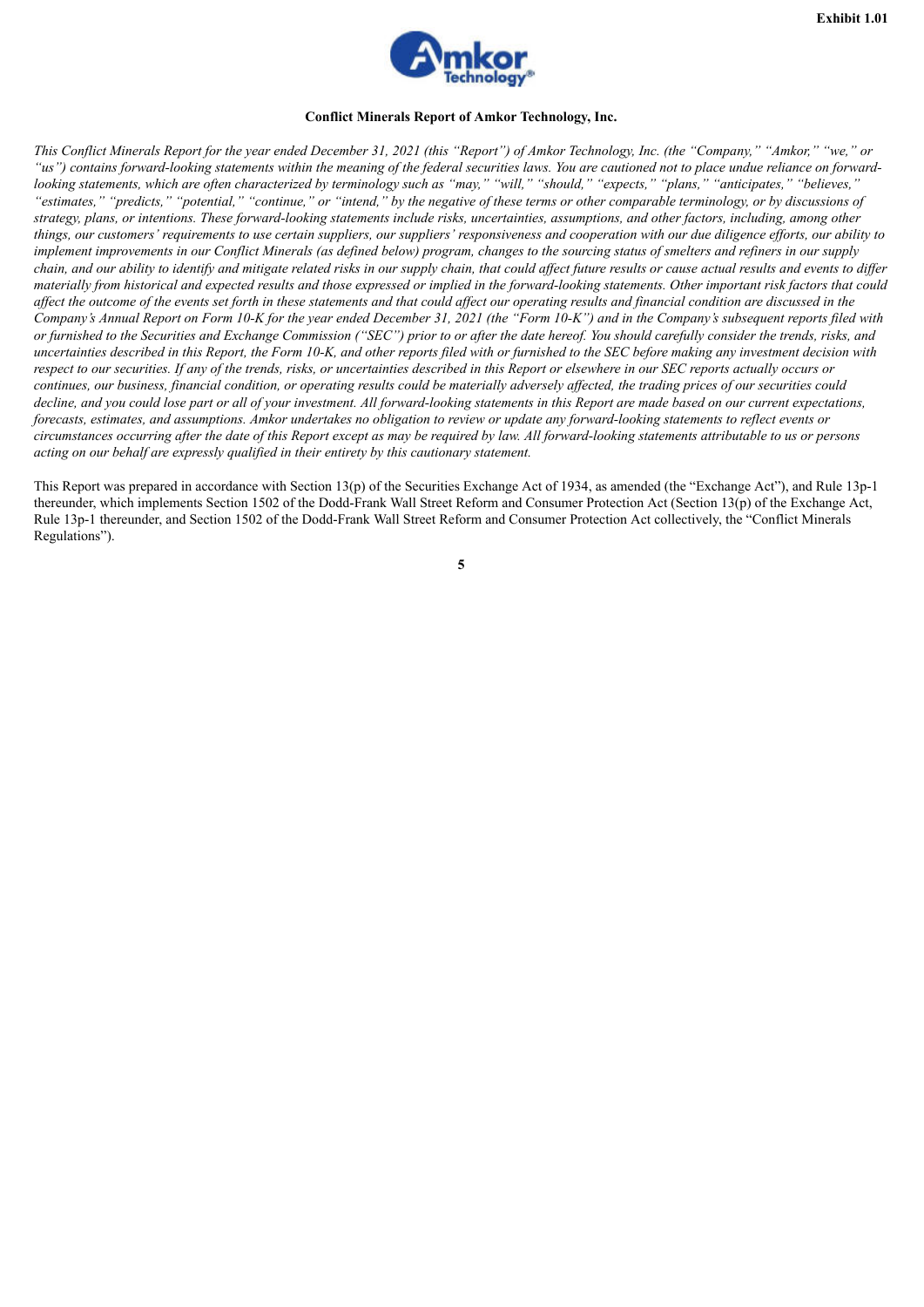#### *Business Overview*

Amkor is one of the world's leading providers of outsourced semiconductor packaging and test services. Our packaging and test services are designed to meet application and chip specific requirements including: the required type of interconnect technology; size; thickness; and electrical, mechanical, and thermal performance. Some of the materials we use when providing packaging services contain tantalum, tin, tungsten, or gold (collectively, "Conflict Minerals"). Test services involve checking that a packaged die meets its design and performance specifications and do not involve the use of Conflict Minerals.

The supply chain that provides us with Conflict Minerals is divided into upstream and downstream entities. An upstream entity is between the mine of origin and the smelter or refiner and includes miners, local traders, exporters from the country of mineral origin, international concentrate traders, mineral processors, smelters, and refiners. A downstream entity is between the smelter or refiner and the retailer and includes metal traders and exchanges, component manufacturers, product manufacturers, original equipment manufacturers, and retailers.

Amkor is a downstream entity and is typically several tiers removed from the smelter or refiner and mineral origin. We have limited visibility beyond our direct suppliers to entities within the supply chain. Therefore, we rely principally on our direct suppliers to provide us with sourcing information.

#### *Due Diligence Overview*

We undertook due diligence on the source and chain of custody of the Conflict Minerals we use when providing packaging services using tools and relying on information provided by the Responsible Minerals Initiative (the "RMI"), an industry group that works to address Conflict Minerals issues within supply chains. One RMI tool we used as part of our due diligence was the Conflict Minerals Reporting Template ("CMRT"), which facilitates the collection of information on the source of Conflict Minerals. We also relied on information from the Responsible Minerals Assurance Process ("RMAP"), a voluntary initiative managed by the RMI, in which an independent third party validates the Conflict Minerals management procedures of a smelter or refiner to determine, with reasonable confidence, that the minerals it processes were sourced responsibly. If a smelter or refiner has committed to undergo an RMAP assessment, completed the relevant documents, and scheduled the RMAP assessment, they are designated by the RMI as "Active." Upon completion of a successful audit, the smelter or refiner is designated by the RMI as "Conformant."

#### *Due Diligence Design*

We designed our due diligence to conform to an internationally recognized due diligence framework, the *Organisation for Economic Co-operation and* Development (OECD), Due Diligence Guidance for Responsible Supply Chains of Minerals from Conflict-Affected and High-Risk Areas, Third Edition, *and related supplements on Tin, Tantalum and Tungsten and on Gold* (collectively, the "OECD Framework").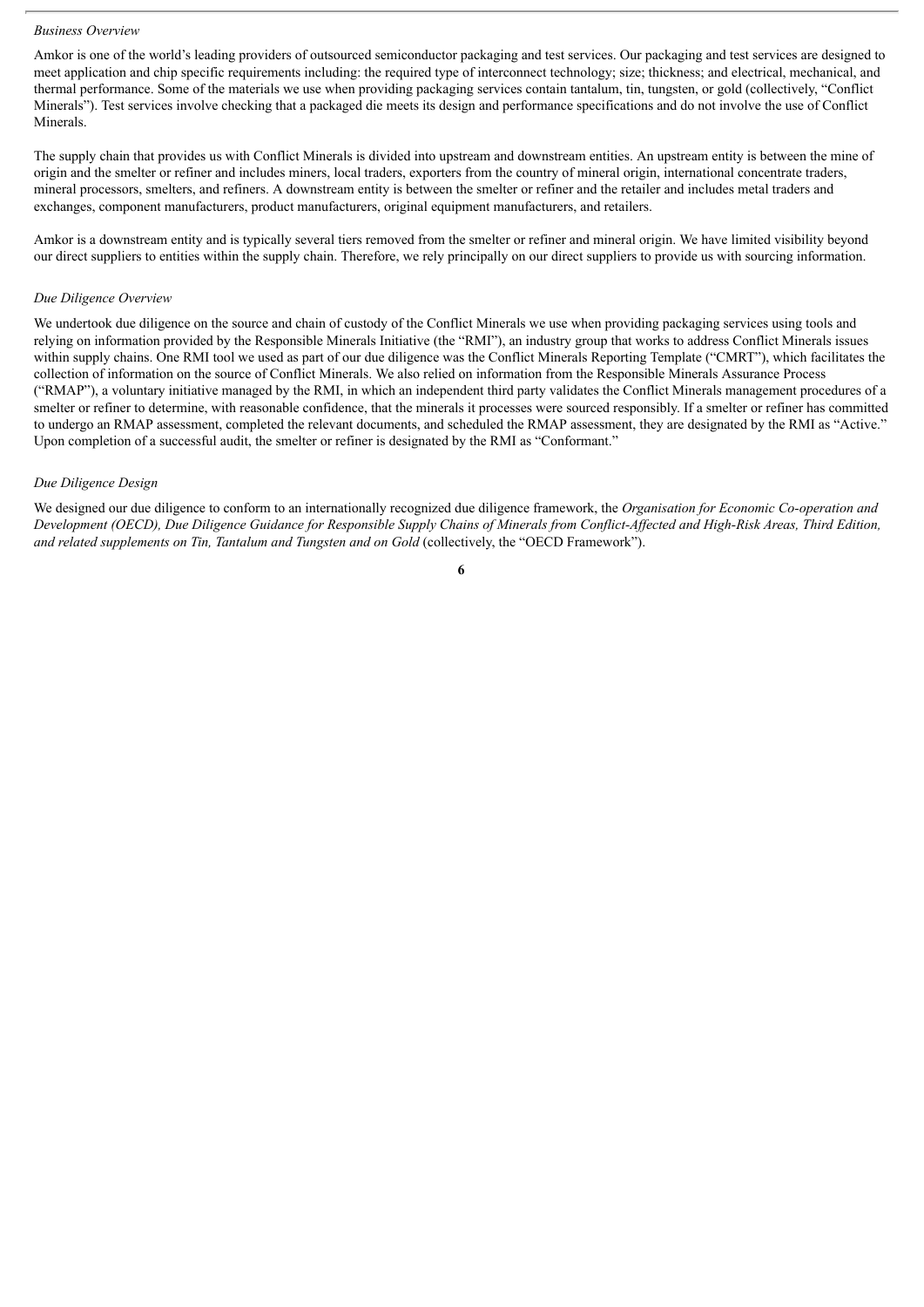#### *Due Diligence Performed*

The OECD Framework provides a five-step outline for risk-based due diligence in the mineral supply chain. Using the OECD Framework, we list below the actions taken to exercise due diligence on the source of Conflict Minerals we used when providing packaging services.

#### **Step 1 - Establish Strong Management Systems**

- Adopted and revised as needed our Responsible Minerals Sourcing Policy, which states our goal to source Conflict Minerals responsibly and is located on the "About Us" tab of www.amkor.com, under "Social Responsibility."
- Maintained an internal team to implement our Responsible Minerals Sourcing Policy, which includes members from the Procurement, Legal, and Quality Assurance teams, and reported program activities to Executive Management.
- Updated processes and procedures as appropriate to meet the requirements of our Responsible Minerals Sourcing Policy.
- Enforced the requirement that our direct suppliers undertake due diligence to achieve a conformant supply chain.
- Maintained our record retention practice for records related to the sourcing of Conflict Minerals.
- Continued our existing grievance system where suppliers can raise a question or make a report on ethical or legal issues, including issues relating to Conflict Minerals.

#### **Step 2 - Identify and Assess Risks in the Supply Chain**

- Conducted a supply chain survey of our direct suppliers of Conflict Minerals using the CMRT to identify the smelters, refiners, and/or mines of origin of Conflict Minerals.
- Compared smelters, refiners, and/or mines of origin identified by our direct suppliers against the list of smelters, refiners, and mineral sourcing information that have received a "Conformant" designation by the RMAP.
- Performed reviews of select suppliers to evaluate the reasonableness of responses received and alignment with the OECD Framework.

#### **Step 3 - Design and Implement a Strategy to Respond to Identified Risks**

• Updated our annual risk management plan designed to mitigate the risk that our direct suppliers do not meet our expectations to achieve a conformant supply chain.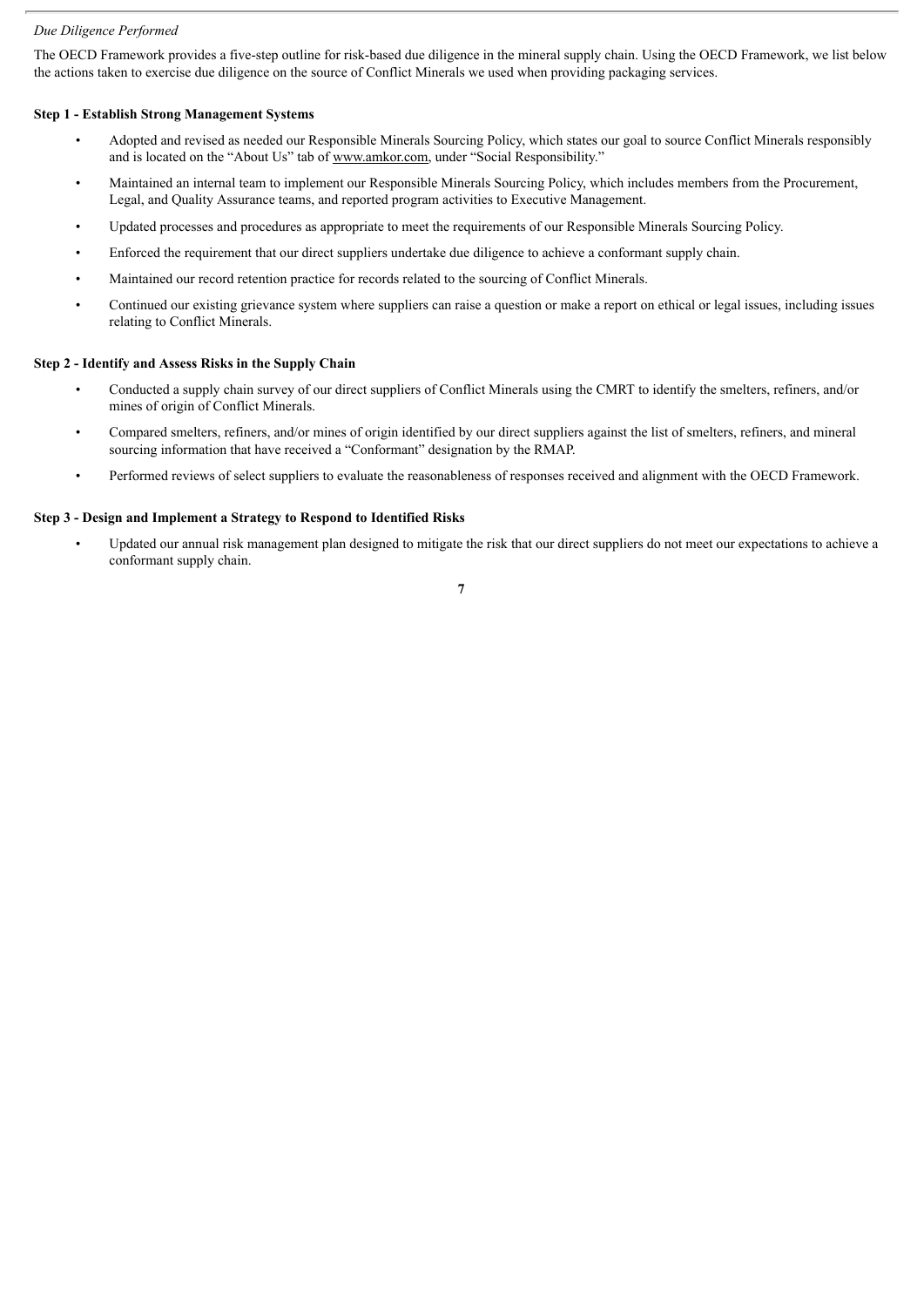- Conducted training and communicated periodically with our direct suppliers to increase awareness of our goal to achieve a conformant supply chain and to reduce the risk of inaccurate information received from our suppliers.
- Contacted a portion of smelters and refiners within our supply chain to encourage them to maintain their participation in the RMAP or industry equivalent. Our outreach efforts included in person training and meetings with select smelters and industry associations.
- Reported information on the source and chain of custody of Conflict Minerals in our supply chain to Executive Management.

#### **Step 4 - Carry Out Independent Third-party Audits of Smelter's/Refiner's Due Diligence Practices**

• Maintained our membership in the RMI, an industry group that has implemented the RMAP to carry out independent third-party audits of a smelter's or refiner's Conflict Minerals management practices. As a member, we have relied on the results of the RMAP to provide smelter, refiner, and mineral sourcing information on the Conflict Minerals we used when providing packaging services.

#### **Step 5 - Report Annually on Supply Chain Due Diligence**

• Published the results of our supply chain due diligence in our Form SD for the year ended December 31, 2021 and this Report, which are available on our website under the heading "Financial Information > SEC Filings" at https://ir.amkor.com.

#### *Due Diligence Results*

The results of our due diligence indicate that the sources of Conflict Minerals are (1) from recycled or scrap materials, (2) from within the Democratic Republic of the Congo or adjoining countries (the "Covered Countries"), or (3) from outside the Covered Countries. We received responses from all our direct suppliers subject to our supply chain survey for 2021. Collectively, their responses identified 235 smelters and refiners within their supply chains as of December 31, 2021. As of December 31, 2021, the RMAP had designated 232 of those smelters and refiners as Conformant and three smelters as Active.

The following tables list the population of smelters, refiners, and origin of Conflict Minerals within our supply chain for 2021. Our efforts to determine this population are described above under the caption "Due Diligence Performed." The information presented is derived from information provided by our direct suppliers and the RMI.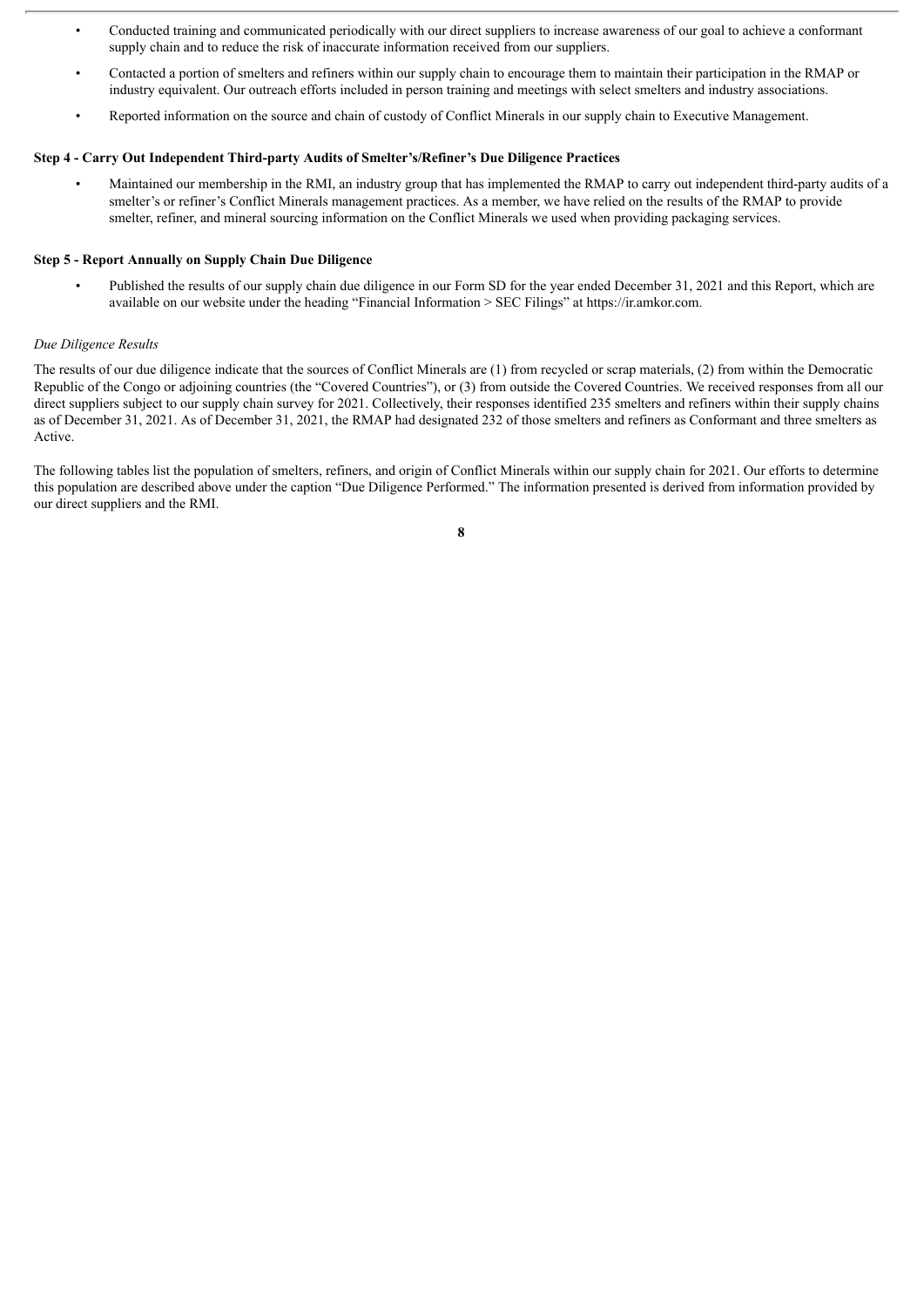| Mineral | <b>Smelter and Refiner Name</b>                                 | <b>Country Location</b>     |
|---------|-----------------------------------------------------------------|-----------------------------|
| Gold    | 8853 S.p.A.                                                     | Italy                       |
| Gold    | <b>Advanced Chemical Company</b>                                | United States of America    |
| Gold    | Aida Chemical Industries Co., Ltd.                              | Japan                       |
| Gold    | Al Etihad Gold Refinery DMCC                                    | United Arab Emirates        |
| Gold    | Allgemeine Gold-und Silberscheideanstalt A.G.                   | Germany                     |
| Gold    | Almalyk Mining and Metallurgical Complex (AMMC)                 | Uzbekistan                  |
| Gold    | AngloGold Ashanti Corrego do Sitio Mineracao                    | <b>Brazil</b>               |
| Gold    | Argor-Heraeus S.A.                                              | Switzerland                 |
| Gold    | Asahi Pretec Corp.                                              | Japan                       |
| Gold    | Asahi Refining Canada Ltd.                                      | Canada                      |
| Gold    | Asahi Refining USA Inc.                                         | United States of America    |
| Gold    | Asaka Riken Co., Ltd.                                           | Japan                       |
| Gold    | Aurubis AG                                                      | Germany                     |
| Gold    | <b>Bangalore Refinery</b>                                       | India                       |
| Gold    | Bangko Sentral ng Pilipinas (Central Bank of the Philippines)   | Philippines                 |
| Gold    | <b>Boliden AB</b>                                               | Sweden                      |
| Gold    | C. Hafner GmbH + Co. KG                                         | Germany                     |
| Gold    | CCR Refinery - Glencore Canada Corporation                      | Canada                      |
| Gold    | Cendres + Metaux S.A.                                           | Switzerland                 |
| Gold    | Chimet S.p.A.                                                   | Italy                       |
| Gold    | Chugai Mining                                                   | Japan                       |
| Gold    | Dowa                                                            | Japan                       |
| Gold    | DSC (Do Sung Corporation)                                       | Korea, Republic Of          |
| Gold    | Eco-System Recycling Co., Ltd. East Plant                       | Japan                       |
| Gold    | Eco-System Recycling Co., Ltd. North Plant                      | Japan                       |
| Gold    | Eco-System Recycling Co., Ltd. West Plant                       | Japan                       |
| Gold    | <b>Emirates Gold DMCC</b>                                       | <b>United Arab Emirates</b> |
| Gold    | Geib Refining Corporation                                       | United States of America    |
| Gold    | Gold Refinery of Zijin Mining Group Co., Ltd.                   | China                       |
| Gold    | Heimerle + Meule GmbH                                           | Germany                     |
| Gold    | Heraeus Germany GmbH Co. KG                                     | Germany                     |
| Gold    | Heraeus Metals Hong Kong Ltd.                                   | China                       |
| Gold    | Inner Mongolia Qiankun Gold and Silver Refinery Share Co., Ltd. | China                       |
| Gold    | Ishifuku Metal Industry Co., Ltd.                               | Japan                       |
| Gold    | Istanbul Gold Refinery                                          | Turkey                      |
| Gold    | Italpreziosi                                                    | Italy                       |
| Gold    | Japan Mint                                                      | Japan                       |
| Gold    | Jiangxi Copper Co., Ltd.                                        | China                       |
| Gold    | JSC Novosibirsk Refinery**                                      | <b>Russian Federation</b>   |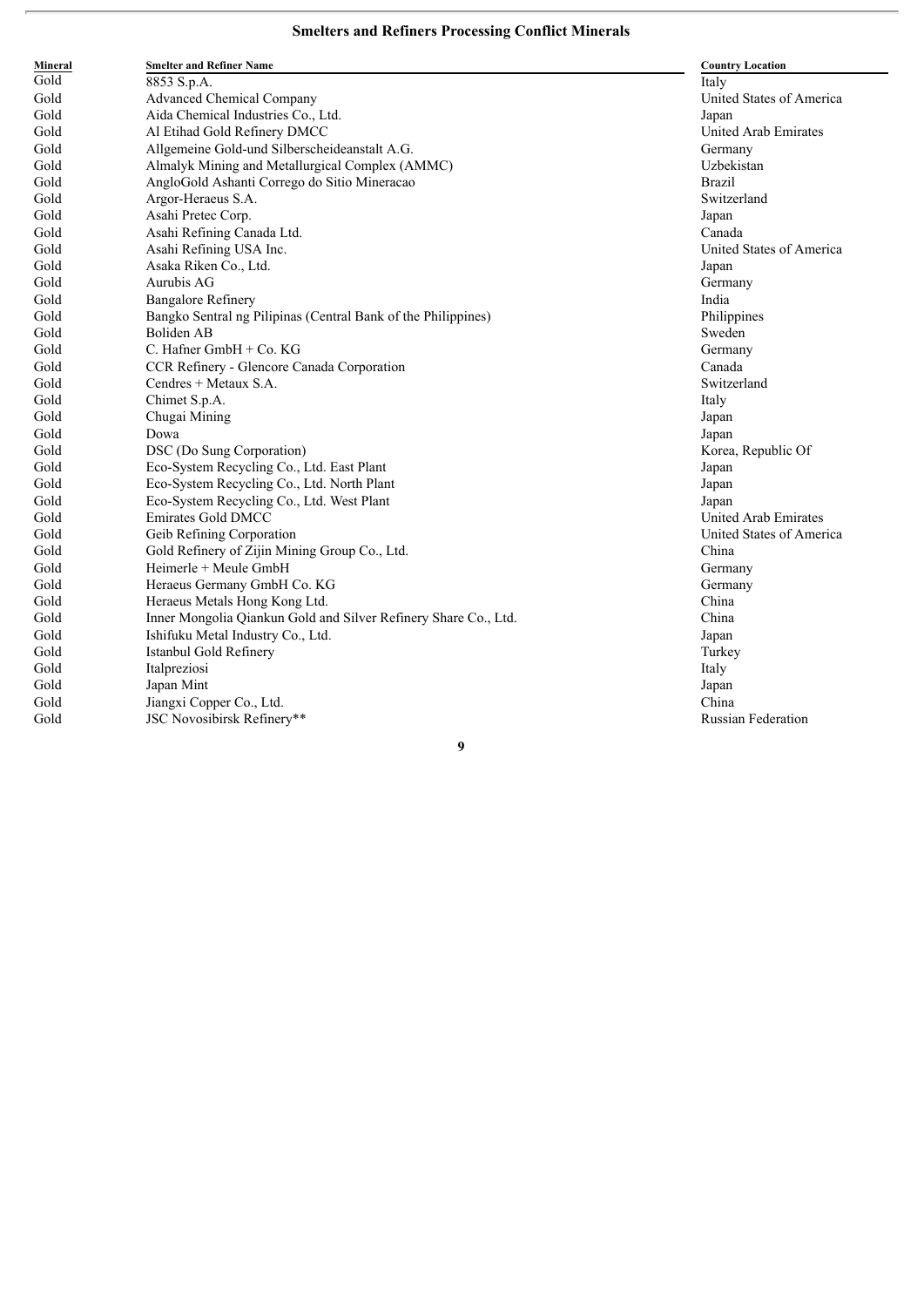| Mineral | <b>Smelter and Refiner Name</b>                                               | <b>Country Location</b>   |
|---------|-------------------------------------------------------------------------------|---------------------------|
| Gold    | JSC Uralelectromed**                                                          | <b>Russian Federation</b> |
| Gold    | JX Nippon Mining & Metals Co., Ltd.                                           | Japan                     |
| Gold    | Kazzinc                                                                       | Kazakhstan                |
| Gold    | Kennecott Utah Copper LLC                                                     | United States of America  |
| Gold    | KGHM Polska Miedz Spolka Akcyjna                                              | Poland                    |
| Gold    | Kojima Chemicals Co., Ltd.                                                    | Japan                     |
| Gold    | Korea Zinc Co., Ltd.                                                          | Korea, Republic Of        |
| Gold    | L'Orfebre S.A.                                                                | Andorra                   |
| Gold    | LS-NIKKO Copper Inc.                                                          | Korea, Republic Of        |
| Gold    | LT Metal Ltd.                                                                 | Korea, Republic Of        |
| Gold    | <b>Marsam Metals</b>                                                          | <b>Brazil</b>             |
| Gold    | Materion                                                                      | United States of America  |
| Gold    | Matsuda Sangyo Co., Ltd.                                                      | Japan                     |
| Gold    | Metal Concentrators SA (Pty) Ltd.                                             | South Africa              |
| Gold    | Metalor Technologies (Hong Kong) Ltd.                                         | China                     |
| Gold    | Metalor Technologies (Singapore) Pte., Ltd.                                   | Singapore                 |
| Gold    | Metalor Technologies (Suzhou) Ltd.                                            | China                     |
| Gold    | Metalor Technologies S.A.                                                     | Switzerland               |
| Gold    | Metalor USA Refining Corporation                                              | United States of America  |
| Gold    | Metalurgica Met-Mex Penoles S.A. De C.V.                                      | Mexico                    |
| Gold    | Mitsubishi Materials Corporation                                              | Japan                     |
| Gold    | Mitsui Mining and Smelting Co., Ltd.                                          | Japan                     |
| Gold    | MMTC-PAMP India Pvt., Ltd.                                                    | India                     |
| Gold    | Moscow Special Alloys Processing Plant**                                      | <b>Russian Federation</b> |
| Gold    | Nadir Metal Rafineri San. Ve Tic. A.S.                                        | Turkey                    |
| Gold    | Navoi Mining and Metallurgical Combinat                                       | Uzbekistan                |
| Gold    | NH Recytech Company                                                           | Korea, Republic Of        |
| Gold    | Nihon Material Co., Ltd.                                                      | Japan                     |
| Gold    | Ogussa Osterreichische Gold- und Silber- Scheideanstalt GmbH                  | Austria                   |
| Gold    | Ohura Precious Metal Industry Co., Ltd.                                       | Japan                     |
| Gold    | OJSC "The Gulidov Krasnoyarsk Non-Ferrous Metals Plant" (OJSC Krastsvetmet)** | <b>Russian Federation</b> |
| Gold    | PAMP S.A.                                                                     | Switzerland               |
| Gold    | Planta Recuperadora de Metales SpA                                            | Chile                     |
| Gold    | Prioksky Plant of Non-Ferrous Metals**                                        | <b>Russian Federation</b> |
| Gold    | PT Aneka Tambang (Persero) Tbk                                                | Indonesia                 |
| Gold    | PX Precinox S.A.                                                              | Switzerland               |
| Gold    | Rand Refinery (Pty) Ltd.                                                      | South Africa              |
| Gold    | <b>REMONDIS PMR B.V.</b>                                                      | Netherlands               |
| Gold    | Royal Canadian Mint                                                           | Canada                    |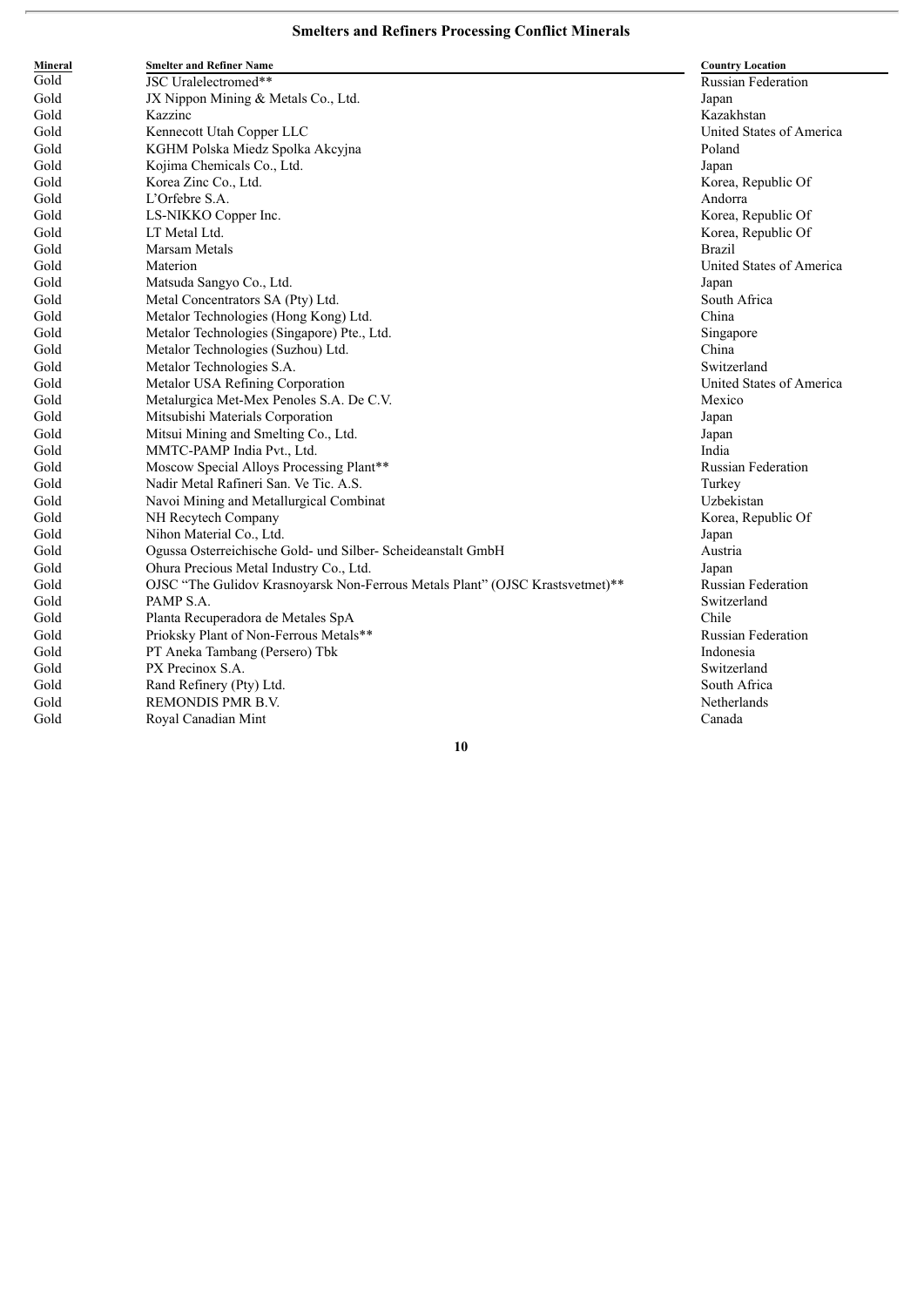| Mineral  | <b>Smelter and Refiner Name</b>                        | <b>Country Location</b>   |
|----------|--------------------------------------------------------|---------------------------|
| Gold     | <b>SAAMP</b>                                           | France                    |
| Gold     | Safimet S.p.A                                          | Italy                     |
| Gold     | SAFINA A.S.                                            | Czechia                   |
| Gold     | <b>Samduck Precious Metals</b>                         | Korea, Republic Of        |
| Gold     | SEMPSA Joyeria Plateria S.A.                           | Spain                     |
| Gold     | Shandong Gold Smelting Co., Ltd.                       | China                     |
| Gold     | Shandong Zhaojin Gold & Silver Refinery Co., Ltd.      | China                     |
| Gold     | Sichuan Tianze Precious Metals Co., Ltd.               | China                     |
| Gold     | Singway Technology Co., Ltd.                           | Taiwan, Province of China |
| Gold     | SOE Shyolkovsky Factory of Secondary Precious Metals** | <b>Russian Federation</b> |
| Gold     | Solar Applied Materials Technology Corp.               | Taiwan, Province of China |
| Gold     | Sumitomo Metal Mining Co., Ltd.                        | Japan                     |
| Gold     | SungEel HiMetal Co., Ltd.                              | Korea, Republic Of        |
| Gold     | T.C.A S.p.A                                            | Italy                     |
| Gold     | Tanaka Kikinzoku Kogyo K.K.                            | Japan                     |
| Gold     | Tokuriki Honten Co., Ltd.                              | Japan                     |
| Gold     | TOO Tau-Ken-Altyn                                      | Kazakhstan                |
| Gold     | Torecom                                                | Korea, Republic Of        |
| Gold     | Umicore Precious Metals Thailand                       | Thailand                  |
| Gold     | Umicore S.A. Business Unit Precious Metals Refining    | Belgium                   |
| Gold     | United Precious Metal Refining, Inc.                   | United States of America  |
| Gold     | Valcambi S.A.                                          | Switzerland               |
| Gold     | Western Australian Mint (T/a The Perth Mint)           | Australia                 |
| Gold     | WIELAND Edelmetalle GmbH                               | Germany                   |
| Gold     | Yamakin Co., Ltd.                                      | Japan                     |
| Gold     | Yokohama Metal Co., Ltd.                               | Japan                     |
| Gold     | Zhongyuan Gold Smelter of Zhongjin Gold Corporation    | China                     |
| Tantalum | Changsha South Tantalum Niobium Co., Ltd.              | China                     |
| Tantalum | D Block Metals, LLC                                    | United States of America  |
| Tantalum | F&X Electro-Materials Ltd.                             | China                     |
| Tantalum | FIR Metals & Resource Ltd.                             | China                     |
| Tantalum | Global Advanced Metals Aizu                            | Japan                     |
| Tantalum | Global Advanced Metals Boyertown                       | United States of America  |
| Tantalum | Guangdong Rising Rare Metals-EO Materials Ltd.         | China                     |
| Tantalum | H.C. Starck Hermsdorf GmbH                             | Germany                   |
| Tantalum | H.C. Starck Inc.                                       | United States of America  |
| Tantalum | Hengyang King Xing Lifeng New Materials Co., Ltd.      | China                     |
| Tantalum | Jiangxi Dinghai Tantalum & Niobium Co., Ltd.           | China                     |
| Tantalum | Jiangxi Tuohong New Raw Material                       | China                     |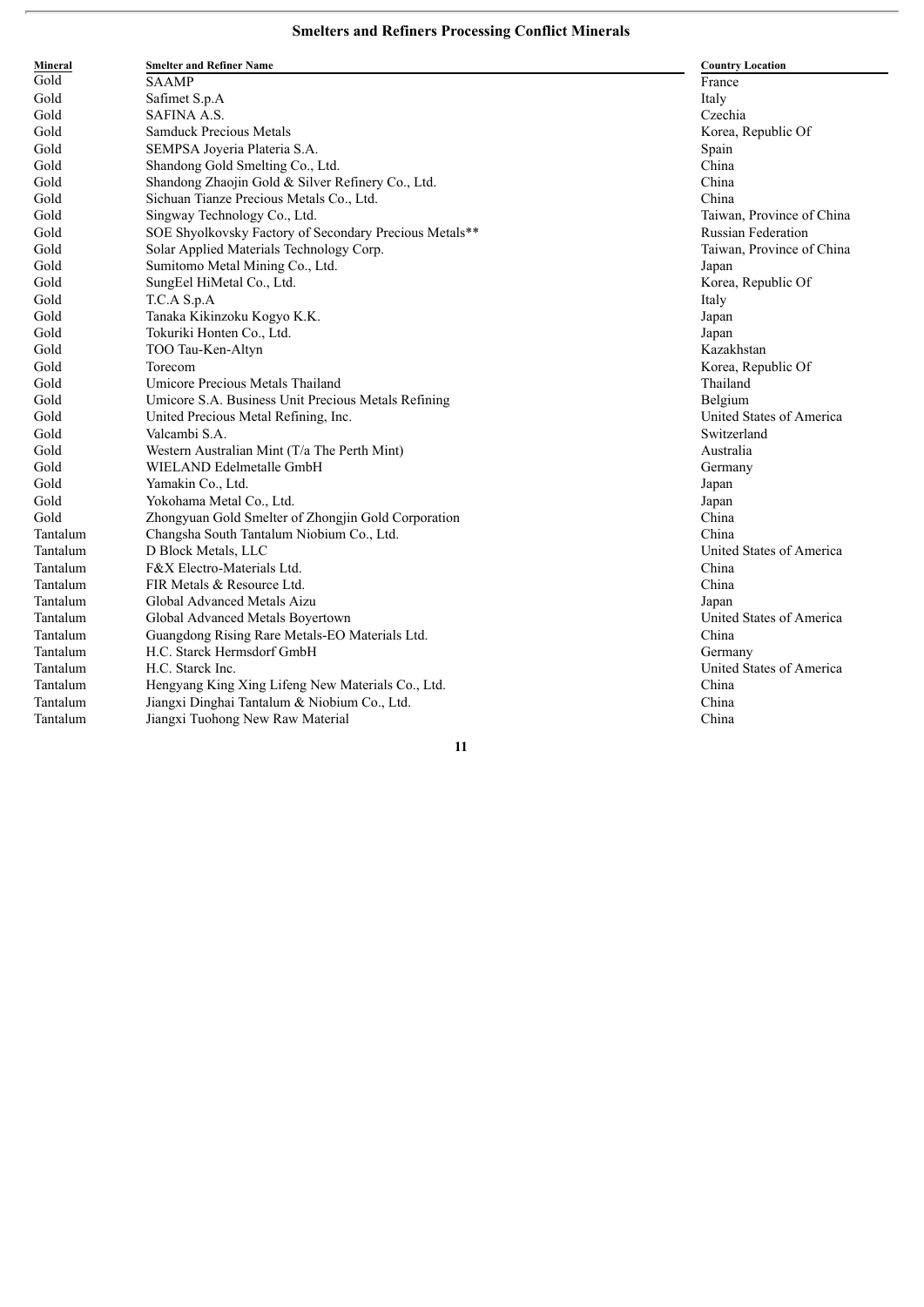| Mineral  | <b>Smelter and Refiner Name</b>                     | <b>Country Location</b>          |
|----------|-----------------------------------------------------|----------------------------------|
| Tantalum | JiuJiang JinXin Nonferrous Metals Co., Ltd.         | China                            |
| Tantalum | Jiujiang Tanbre Co., Ltd.                           | China                            |
| Tantalum | Jiujiang Zhongao Tantalum & Niobium Co., Ltd.       | China                            |
| Tantalum | <b>KEMET</b> de Mexico                              | Mexico                           |
| Tantalum | LSM Brasil S.A.                                     | <b>Brazil</b>                    |
| Tantalum | Metallurgical Products India Pvt., Ltd.             | India                            |
| Tantalum | Mineracao Taboca S.A.                               | Brazil                           |
| Tantalum | Mitsui Mining and Smelting Co., Ltd.                | Japan                            |
| Tantalum | Ningxia Orient Tantalum Industry Co., Ltd.          | China                            |
| Tantalum | <b>NPM Silmet AS</b>                                | Estonia                          |
| Tantalum | OuantumClean                                        | United States of America         |
| Tantalum | Resind Industria e Comercio Ltda.                   | <b>Brazil</b>                    |
| Tantalum | Solikamsk Magnesium Works OAO                       | Russian Federation               |
| Tantalum | Taki Chemical Co., Ltd.                             | Japan                            |
| Tantalum | TANIOBIS Co., Ltd.                                  | Thailand                         |
| Tantalum | <b>TANIOBIS GmbH</b>                                | Germany                          |
| Tantalum | TANIOBIS Japan Co., Ltd.                            | Japan                            |
| Tantalum | TANIOBIS Smelting GmbH & Co. KG                     | Germany                          |
| Tantalum | <b>Telex Metals</b>                                 | United States of America         |
| Tantalum | Ulba Metallurgical Plant JSC                        | Kazakhstan                       |
| Tantalum | XIMEI RESOURCES (GUANGDONG) LIMITED                 | China                            |
| Tantalum | XinXing HaoRong Electronic Material Co., Ltd.       | China                            |
| Tantalum | Yanling Jincheng Tantalum & Niobium Co., Ltd.       | China                            |
| Tin      | Alpha                                               | United States of America         |
| Tin      | Chenzhou Yun Xiang mining limited liability company | China                            |
| Tin      | Chifeng Dajingzi Tin Industry Co., Ltd.             | China                            |
| Tin      | China Tin Group Co., Ltd.                           | China                            |
| Tin      | CV Venus Inti Perkasa*                              | Indonesia                        |
| Tin      | Dowa                                                | Japan                            |
| Tin      | <b>EM</b> Vinto                                     | Bolivia (Plurinational State Of) |
| Tin      | Fenix Metals                                        | Poland                           |
| Tin      | Gejiu Kai Meng Industry and Trade LLC**             | China                            |
| Tin      | Gejiu Non-Ferrous Metal Processing Co., Ltd.        | China                            |
| Tin      | Gejiu Yunxin Nonferrous Electrolysis Co., Ltd.      | China                            |
| Tin      | Gejiu Zili Mining And Metallurgy Co., Ltd.          | China                            |
| Tin      | Guangdong Hanhe Non-Ferrous Metal Co., Ltd.         | China                            |
| Tin      | Jiangxi New Nanshan Technology Ltd.                 | China                            |
| Tin      | Luna Smelter, Ltd.                                  | Rwanda                           |
| Tin      | Ma'anshan Weitai Tin Co., Ltd.                      | China                            |
| Tin      | Magnu's Minerais Metais e Ligas Ltda.               | Brazil                           |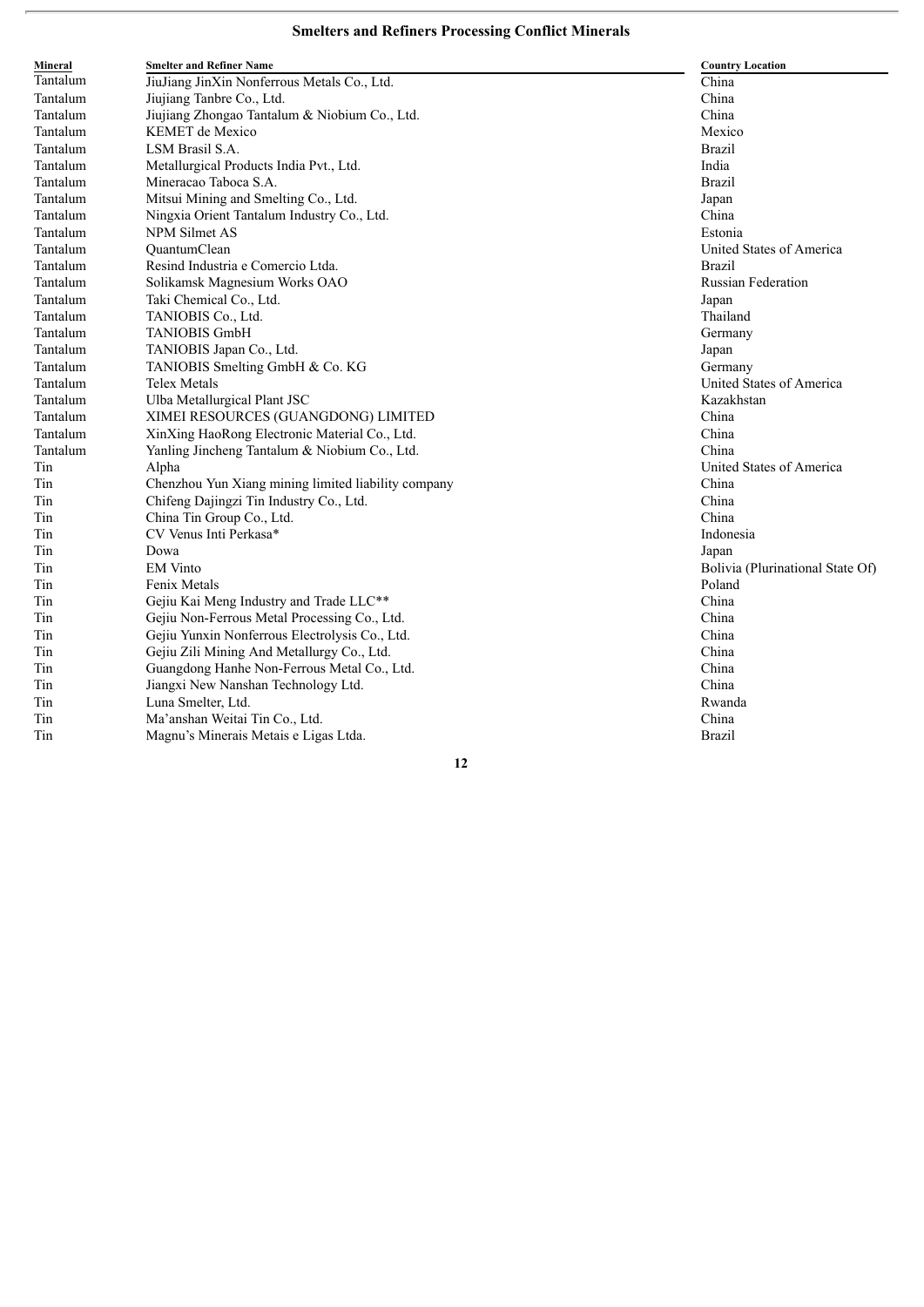| Mineral  | <b>Smelter and Refiner Name</b>               | <b>Country Location</b>          |
|----------|-----------------------------------------------|----------------------------------|
| Tin      | Malaysia Smelting Corporation (MSC)           | Malaysia                         |
| Tin      | Melt Metais e Ligas S.A.**                    | <b>Brazil</b>                    |
| Tin      | Metallic Resources, Inc.                      | United States of America         |
| Tin      | Metallo Belgium N.V.                          | Belgium                          |
| Tin      | Metallo Belgium N.V.                          | <b>Brazil</b>                    |
| Tin      | Metallo Spain S.L.U.                          | Spain                            |
| Tin      | Mineracao Taboca S.A.                         | <b>Brazil</b>                    |
| Tin      | Minsur                                        | Peru                             |
| Tin      | Mitsubishi Materials Corporation              | Japan                            |
| Tin      | O.M. Manufacturing (Thailand) Co., Ltd.       | Thailand                         |
| Tin      | O.M. Manufacturing Philippines, Inc.          | Philippines                      |
| Tin      | Operaciones Metalurgicas S.A.                 | Bolivia (Plurinational State Of) |
| Tin      | PT Artha Cipta Langgeng                       | Indonesia                        |
| Tin      | PT ATD Makmur Mandiri Jaya                    | Indonesia                        |
| Tin      | PT Babel Surya Alam Lestari                   | Indonesia                        |
| Tin      | PT Bangka Serumpun                            | Indonesia                        |
| Tin      | PT Menara Cipta Mulia                         | Indonesia                        |
| Tin      | PT Mitra Stania Prima                         | Indonesia                        |
| Tin      | PT Mitra Sukses Globalindo*                   | Indonesia                        |
| Tin      | PT Prima Timah Utama                          | Indonesia                        |
| Tin      | PT Rajawali Rimba Perkasa                     | Indonesia                        |
| Tin      | PT Refined Bangka Tin                         | Indonesia                        |
| Tin      | PT Sariwiguna Binasentosa                     | Indonesia                        |
| Tin      | PT Stanindo Inti Perkasa                      | Indonesia                        |
| Tin      | PT Timah Nusantara*                           | Indonesia                        |
| Tin      | PT Timah Tbk Kundur                           | Indonesia                        |
| Tin      | PT Timah Tbk Mentok                           | Indonesia                        |
| Tin      | PT Tinindo Inter Nusa                         | Indonesia                        |
| Tin      | Resind Industria e Comercio Ltda.             | <b>Brazil</b>                    |
| Tin      | Rui Da Hung                                   | Taiwan, Province of China        |
| Tin      | PT Babel Inti Perkasa                         | Indonesia                        |
| Tin      | Soft Metais Ltda.                             | <b>Brazil</b>                    |
| Tin      | Thai Nguyen Mining and Metallurgy Co., Ltd.   | Vietnam                          |
| Tin      | Thaisarco                                     | Thailand                         |
| Tin      | Tin Technology & Refining                     | United States of America         |
| Tin      | White Solder Metalurgia e Mineracao Ltda.     | <b>Brazil</b>                    |
| Tin      | Yunnan Chengfeng Non-ferrous Metals Co., Ltd. | China                            |
| Tin      | Yunnan Tin Company Limited                    | China                            |
| Tin      | Yunnan Yunfan Non-ferrous Metals Co., Ltd.**  | China                            |
| Tungsten | A.L.M.T. Corp.                                | Japan                            |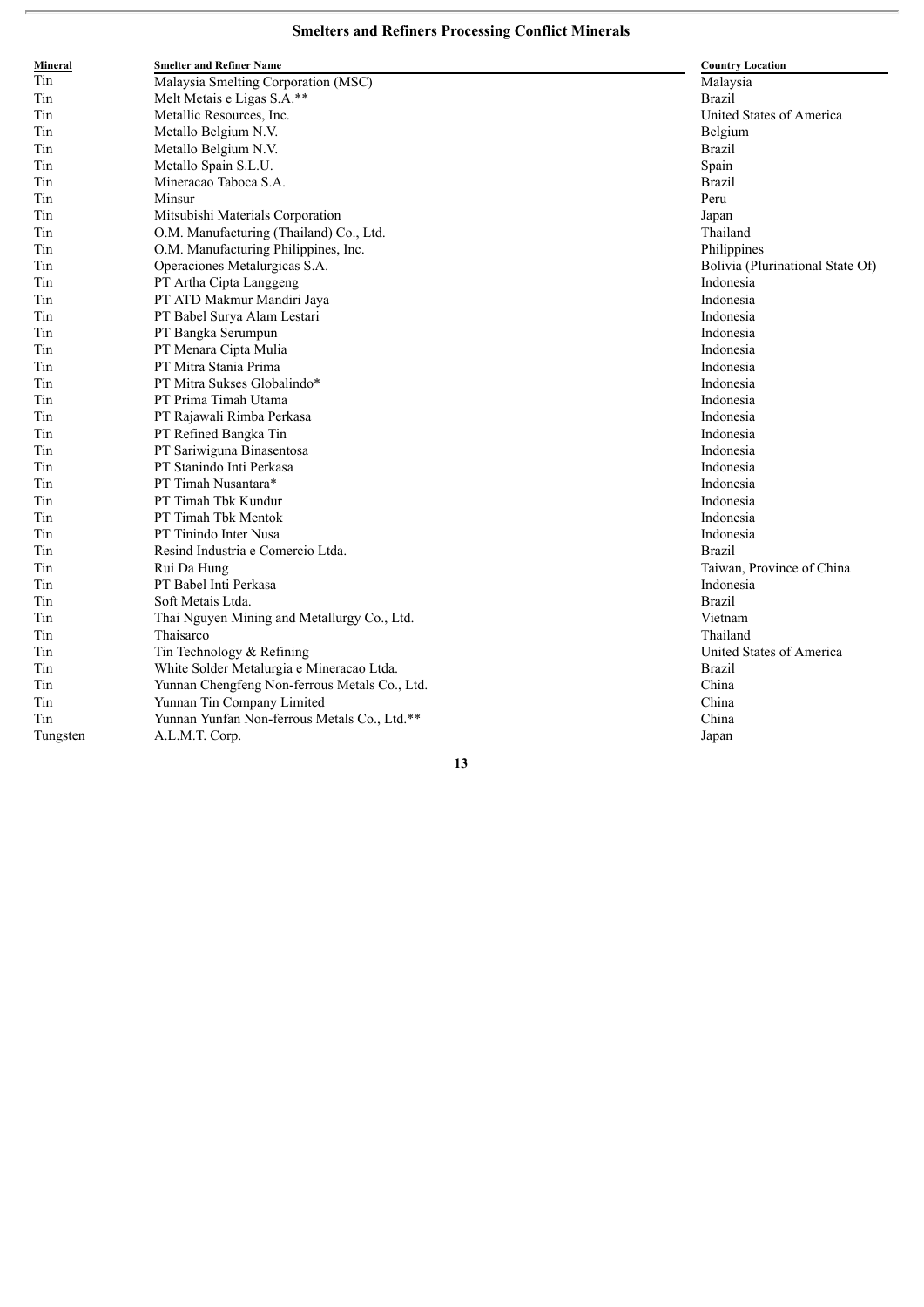| Mineral  | <b>Smelter and Refiner Name</b>                               | <b>Country Location</b>   |
|----------|---------------------------------------------------------------|---------------------------|
| Tungsten | <b>ACL Metais Eireli</b>                                      | <b>Brazil</b>             |
| Tungsten | Asia Tungsten Products Vietnam Ltd.                           | Vietnam                   |
| Tungsten | Chenzhou Diamond Tungsten Products Co., Ltd.                  | China                     |
| Tungsten | China Molybdenum Tungsten Co., Ltd.                           | China                     |
| Tungsten | Chongyi Zhangyuan Tungsten Co., Ltd.                          | China                     |
| Tungsten | Cronimet Brasil Ltda                                          | <b>Brazil</b>             |
| Tungsten | Fujian Ganmin RareMetal Co., Ltd.                             | China                     |
| Tungsten | Ganzhou Haichuang Tungsten Co., Ltd.                          | China                     |
| Tungsten | Ganzhou Huaxing Tungsten Products Co., Ltd.                   | China                     |
| Tungsten | Ganzhou Jiangwu Ferrotungsten Co., Ltd.                       | China                     |
| Tungsten | Ganzhou Seadragon W & Mo Co., Ltd.                            | China                     |
| Tungsten | Global Tungsten & Powders Corp.                               | United States of America  |
| Tungsten | Guangdong Xianglu Tungsten Co., Ltd.                          | China                     |
| Tungsten | H.C. Starck Tungsten GmbH                                     | Germany                   |
| Tungsten | Hunan Chenzhou Mining Co., Ltd.                               | China                     |
| Tungsten | Hunan Chunchang Nonferrous Metals Co., Ltd.                   | China                     |
| Tungsten | Hydrometallurg, JSC                                           | <b>Russian Federation</b> |
| Tungsten | Japan New Metals Co., Ltd.                                    | Japan                     |
| Tungsten | Jiangwu H.C. Starck Tungsten Products Co., Ltd.               | China                     |
| Tungsten | Jiangxi Gan Bei Tungsten Co., Ltd.                            | China                     |
| Tungsten | Jiangxi Tonggu Non-ferrous Metallurgical & Chemical Co., Ltd. | China                     |
| Tungsten | Jiangxi Xinsheng Tungsten Industry Co., Ltd.                  | China                     |
| Tungsten | Jiangxi Yaosheng Tungsten Co., Ltd.                           | China                     |
| Tungsten | Kennametal Fallon                                             | United States of America  |
| Tungsten | Kennametal Huntsville                                         | United States of America  |
| Tungsten | KGETS Co., Ltd.                                               | Korea, Republic Of        |
| Tungsten | Lianyou Metals Co., Ltd.                                      | Taiwan, Province of China |
| Tungsten | Malipo Haiyu Tungsten Co., Ltd.                               | China                     |
| Tungsten | Masan High-Tech Materials                                     | Vietnam                   |
| Tungsten | Moliren Ltd.                                                  | <b>Russian Federation</b> |
| Tungsten | Niagara Refining LLC                                          | United States of America  |
| Tungsten | Philippine Chuangxin Industrial Co., Inc.                     | Philippines               |
| Tungsten | TANIOBIS Smelting GmbH & Co. KG                               | Germany                   |
| Tungsten | Unecha Refractory metals plant                                | <b>Russian Federation</b> |
| Tungsten | Wolfram Bergbau und Hutten AG                                 | Austria                   |
| Tungsten | Xiamen Tungsten (H.C.) Co., Ltd.                              | China                     |
| Tungsten | Xiamen Tungsten Co., Ltd.                                     | China                     |
| Tungsten | Xinfeng Huarui Tungsten & Molybdenum New Material Co., Ltd.   | China                     |

\* Denotes smelters and refiners that have been designated by the RMAP as "Active" as of December 31, 2021.

*\*\* The smelter/refiner has changed its conformance status since December 31, 2021.*